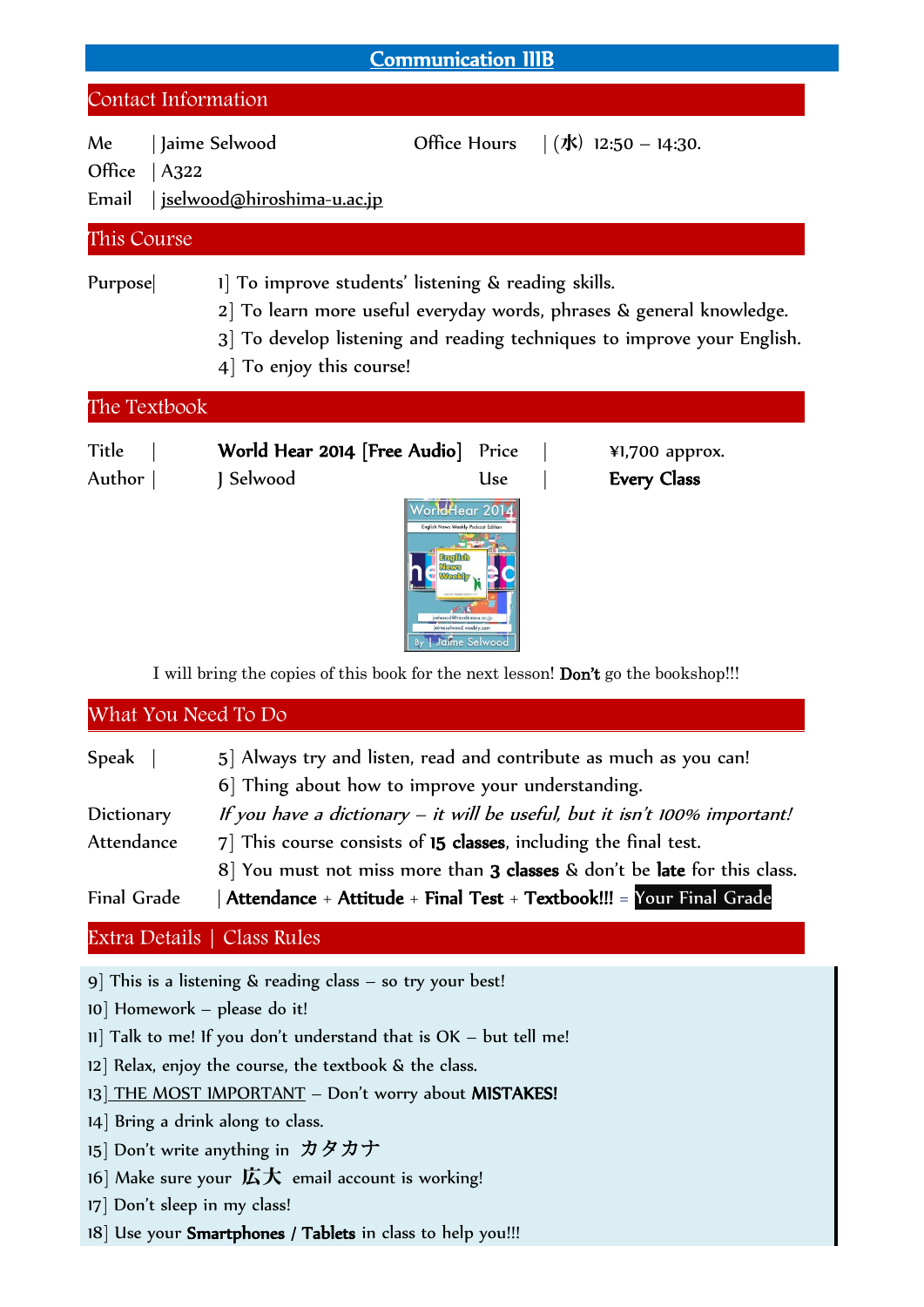## Table of Contents | 2014 Course

| Class 1  | [1] Course Introduction: Key Information |                                                    |
|----------|------------------------------------------|----------------------------------------------------|
|          |                                          |                                                    |
| Class 2  | [1] Health & Fitness                     | $\ \blacksquare\blacksquare\ ^{\gamma\cdot\gamma}$ |
|          |                                          |                                                    |
| Class 3  | [2] Japanese Matters                     | mm                                                 |
|          |                                          |                                                    |
| Class 4  | [3] Record Breakers                      | ∃∣′⇔⊦                                              |
|          |                                          |                                                    |
| Class 5  | [4] What Came After                      | ▌ <sup>▓▆</sup> ░▔▏                                |
|          |                                          |                                                    |
| Class 6  | <b>ENW Podcast 1 - FREE Choice</b>       | <b>Designals</b>                                   |
| Class 7  |                                          |                                                    |
|          | [5] Cultural Heroes                      | $\geq$ $\leq$ $\mid$                               |
| Class 8  | [6] Powerful Creatures                   | $1 - 663$                                          |
|          |                                          |                                                    |
| Class 9  | [7] A Powerful Voice                     | $ \mathcal{\widetilde{H}}(x)  \leq 1$              |
|          |                                          |                                                    |
| Class 10 | <b>ENW Podcast 3 – FREE Choice</b>       | <b>Engineer</b>                                    |
|          |                                          |                                                    |
| Class 11 | [8] How Much?                            |                                                    |
|          |                                          |                                                    |
| Class 12 | [9] Protests & Disputes                  | $\Box$<br>$\overline{1}$                           |
|          |                                          |                                                    |
| Class 13 | [10] Top of the Tree!                    |                                                    |
|          |                                          | <b>Bangfilefin</b><br>Gönnemi<br>Völksfallskap     |
| Class 14 | <b>ENW Podcast 3 - FREE Choice</b>       |                                                    |
| Class 15 | Final Test: Good Luck                    | $\overline{\phantom{a}}$                           |
|          |                                          |                                                    |
| Appendix | <b>Useful Ideas</b>                      |                                                    |